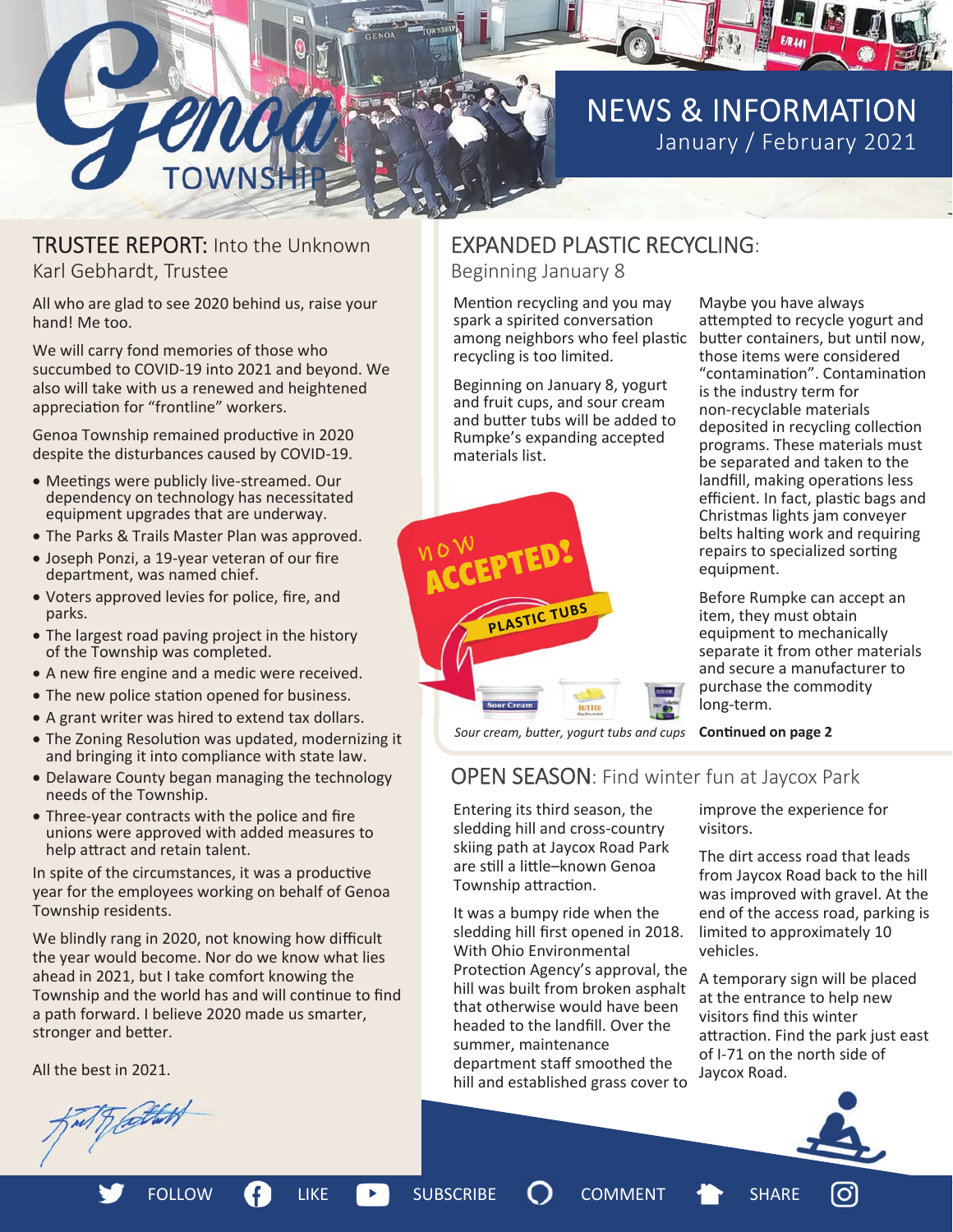## EXPANDED PLASTIC RECYCLING

(continued)

The number on the bottom of plastic containers indicates the type of plastic it was made from, not whether or not it can be recycled. Instead, residents must be familiar with accepted container shapes. Bottles with a neck smaller than their bases, are accepted (such as milk jugs, water and soda bottles, bleach, shampoo, soap and many household cleaners). Containers for disinfecting wipes do not qualify because they are cylindrical. Likewise, strawberry containers, surgical gloves, cups and utensils are not recyclable locally at the curbside.

With a renewed three-year contract, the rate for Rumpke service will increase to \$16.93 per month beginning in February. Genoa Township negotiates this rate in partnership with neighboring, Orange and Liberty Townships to leverage their combined buying power.

A discount is available for seniors and garageside collection can be requested by those with physical limitations.



www.GenoaTwp.com/Recycling



### Fiscal Report

|                                        |                                   | <b>FISCAI REPOFT</b>  |                                   |                                                                 |
|----------------------------------------|-----------------------------------|-----------------------|-----------------------------------|-----------------------------------------------------------------|
| <b>Fund Name</b>                       | 01/01/2020<br><b>Fund Balance</b> | <b>YTD</b><br>Revenue | <b>YTD</b><br><b>Expenditures</b> | <b>Ending Balance</b><br>11/30/2020                             |
| General                                | \$2,949,486                       | \$1.985.041           | \$1,475,970                       | \$3.458.557                                                     |
| Motor Vehicle License Tax              | \$27,320                          | \$31.349              | \$40,000                          | \$18,669                                                        |
| Permissive Motor Vehicle License Tax   | \$71.567                          | \$192.981             | \$139,436                         | \$125.111                                                       |
| Gasoline Tax                           | \$144,481                         | \$316.120             | \$322.226                         | \$138,375                                                       |
| Road and Bridge                        | \$784.174                         | \$2.963.668           | \$2,259.897                       | \$1,487,944                                                     |
| TIF Fund                               | \$1,052,176                       | \$1.092.714           | \$546.869                         | \$1,598,022                                                     |
| Cemetery                               | \$30,110                          | \$2,916               | \$1.394                           | \$31,632                                                        |
| Police                                 | \$6,678,035                       | \$4.717.427           | \$3.717.743                       | \$7.677.720                                                     |
| <b>Police Capital Projects</b>         | \$320.450                         | \$250.000             | \$175.446                         | \$395,004                                                       |
| <b>Police Station-Capital Projects</b> | \$6,128,108                       | \$41.242              | \$5,655,210                       | \$514,140                                                       |
| General (bond) (note) Retirement       | \$1,387                           | \$0                   | \$0                               | \$1,387                                                         |
| <b>Enforcement and Education</b>       | \$5,676                           | \$625                 |                                   | \$6,301                                                         |
| Law Enforcement Trust                  | \$62,493                          | \$0                   | \$0                               | \$62,493                                                        |
| <b>Bond - Police Station</b>           | \$754,803                         | \$754,038             | \$1,008,981                       | \$499,860                                                       |
| Fire                                   | \$5.750.145                       | \$5.390.084           | \$4,637,061                       | \$6,503,168                                                     |
| <b>Fire Capital Projects</b>           | \$2,346,167                       |                       | \$619,879                         | \$1,726,287                                                     |
| Fire and Rescue, Ambulance and EMS     | \$553,668                         | \$200.776             | \$347,186                         | \$407,258                                                       |
| Self-Ins. Fund-Medical Insurance       | \$32,437                          | \$1,235,629           | \$1,267,750                       | \$316                                                           |
| Coronavirus Relief Fund                | \$0                               | \$1,156,280           | \$6,219                           | \$1,150,061                                                     |
| Total                                  | \$27,692,684                      | \$20,330,890          | \$22,221,267                      | \$25,802,308<br>Figures have been rounded to the nearest dollar |

For additional information on Township finances visit www.OhioCheckbook.com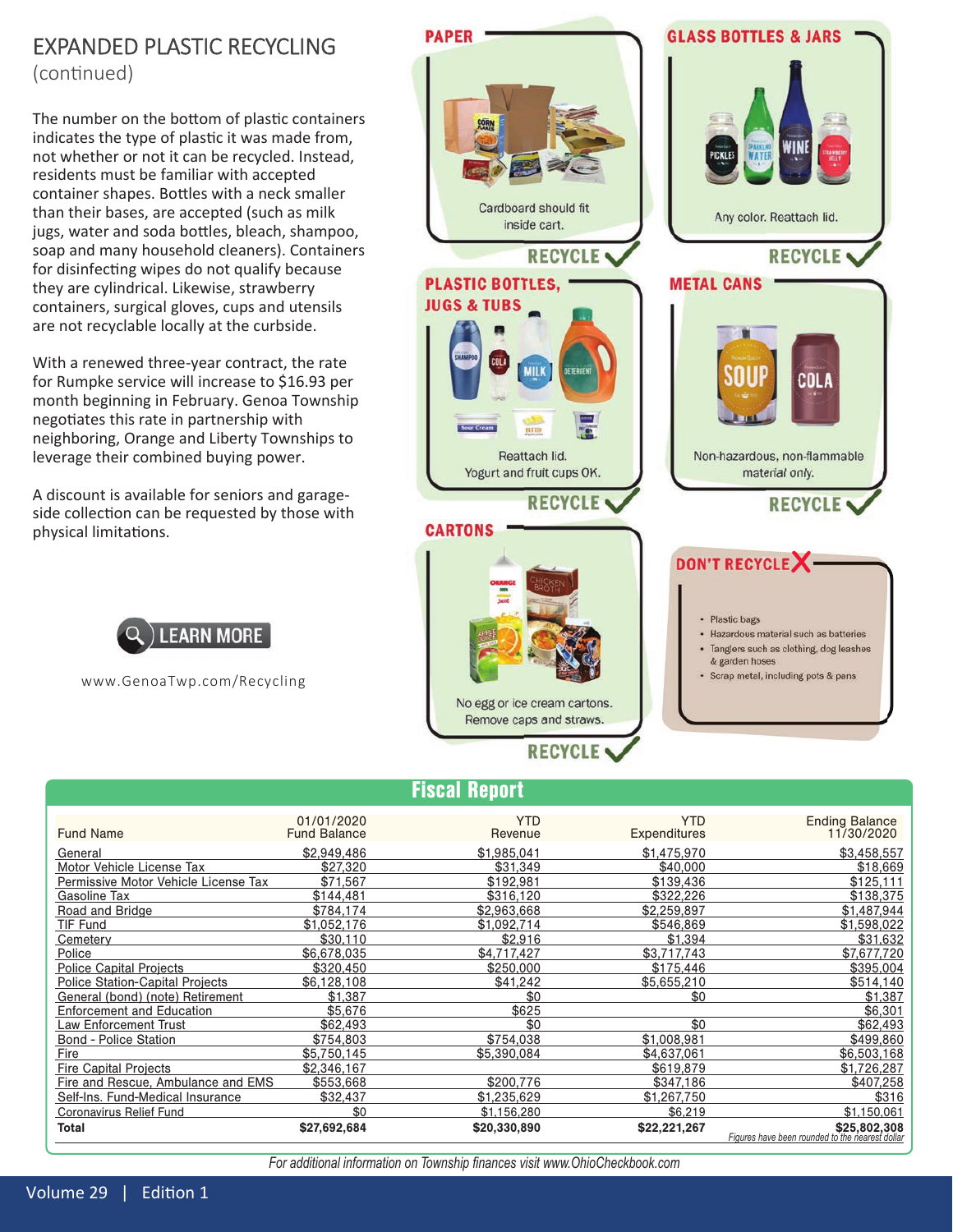

### Chief Stephen Gammill, 614.568.2060

You may never have reason to step inside the police station, but it is important for all residents to know the new building offers refuge for anyone The new building address is in crisis.

POLICE

Just inside the lobby is a safe room that any person can enter to escape a threat 24-hours a day, 7-days a week. The bulletproof room automatically locks until an officer can assist in resolving the crisis. These rooms for scheduling. have proven useful in other

central Ohio police stations for victims of domestic violence or those targeted by road rage.

6921 Big Walnut Road, Galena, Ohio 43021. Public parking is available on the west side of the building, a short distance from the main entrance.

Tours are available by appointment. Call 614.568.2060



- Vehicle theft and items stolen from vehicles are increasing. Preventing these crimes is as easy as locking vehicle doors and never leaving property inside the car.
- Remove garage door openers, keys, valuables, and professional ID security badges from parked cars which can be used to commit further crimes.
- When vacationing, Genoa Township Police will check on your property. Officers will check windows and doors to ensure there is no sign of forced entry or other suspicious activity. To schedule this service, visit www.GenoaTwp.com/HomeCheck or call 614-568-060



## FIRE/RESCUE/EMS

Every family has its traditions and Genoa Township firefighters Ohio at Sutphen Corporation. are no different. In celebration of the arrival of a new fire engine, personnel banded together to physically push it into its garage bay on November 20, 2020 (*photo on page 1*).

The new engine replaces a 16year-old model that had become carcinogens. too expensive to maintain. Funds to purchase the vehicle were on-hand, having been saved as a result of thoughtful projections during the development of our vehicle replacement schedule.

The engine was eagerly anticipated as it takes more than a year to build one. The vehicle

was manufactured in Dublin, The engine seats four personnel, carries 750 gallons of water, 30 gallons of fire-suppressing foam and is capable of pumping 1500 gallons of water per minute. A specialized compartment can hold contaminated equipment to reduce exposure to

Now that the engine is in-service, the Fire Department hopes that it will not be needed. Take care to maintain wood burning fireplaces by having chimneys inspected and cleaned. Burn only dry, seasoned firewood and allow ashes to cool completely before disposal.

## EVERGREEN RECYCLING

Live Christmas trees will be given new life with a service provided by the maintenance department. Donated trees will be mulched and put to use in



Township parks. Any unused wood chips will be transported to a local composting facility.

To participate, remove all decorations and drop-off trees to a staff member on weekdays, January 4 - 15 between the hours of 7a.m. and 3p.m. at the maintenance department facility located beyond the fire station at 7049 Big Walnut Road (masks required).

Alternatively, Rumpke will collect trees along with household waste at the curbside for disposal at the landfill. Large trees must be cut into 4 foot sections and bundled.

Direct questions to the maintenance department at 614.568.2080.



## DEPARTMENT UPDATES